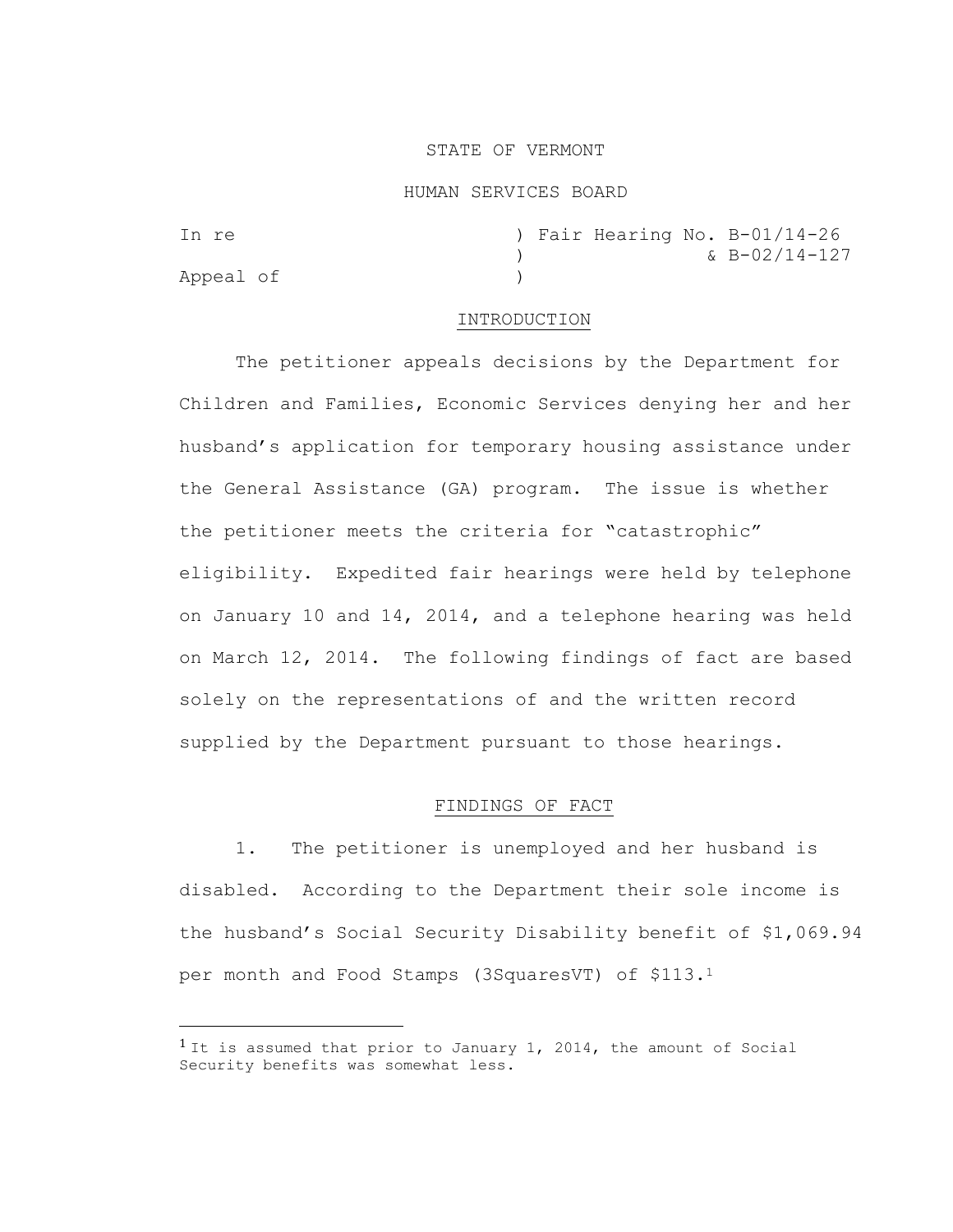2. In August 2013 the couple was living in an apartment pursuant to a written lease they had entered into in 2008. The rent under that lease was \$850 a month. There is no dispute that sometime thereafter the landlord notified the couple that their rent was being raised to \$900.

3. The Department's records show that the landlord notified the couple by certified letter dated August 9, 2013 that their tenancy would be terminated effective October 13, 2013 for "no cause". There is no allegation or indication in the record that the couple was behind on their rent at the time of the notice of termination.

4. The Department's records show that the petitioner consulted with an attorney at Vermont Legal Services Law Line who advised her not to continue paying rent, and to try to save that money to apply toward finding another rental. In a letter dated January 14, 2014 that attorney summarized the advice he had given the petitioner as follows:<sup>2</sup>

I am writing this letter at the behest of (petitioner) to confirm that I advised her not to pay her rent into court. To elaborate I advise several hundred low income tenants annually. In my opinion, a person of limited means who receives only Social Security or SSI benefits is incapable of both paying rent into court and paying a first and last month's rent and security deposit to rent another apartment.

 $2$  The Board makes no findings as to the accurace or legitimacy of this advice.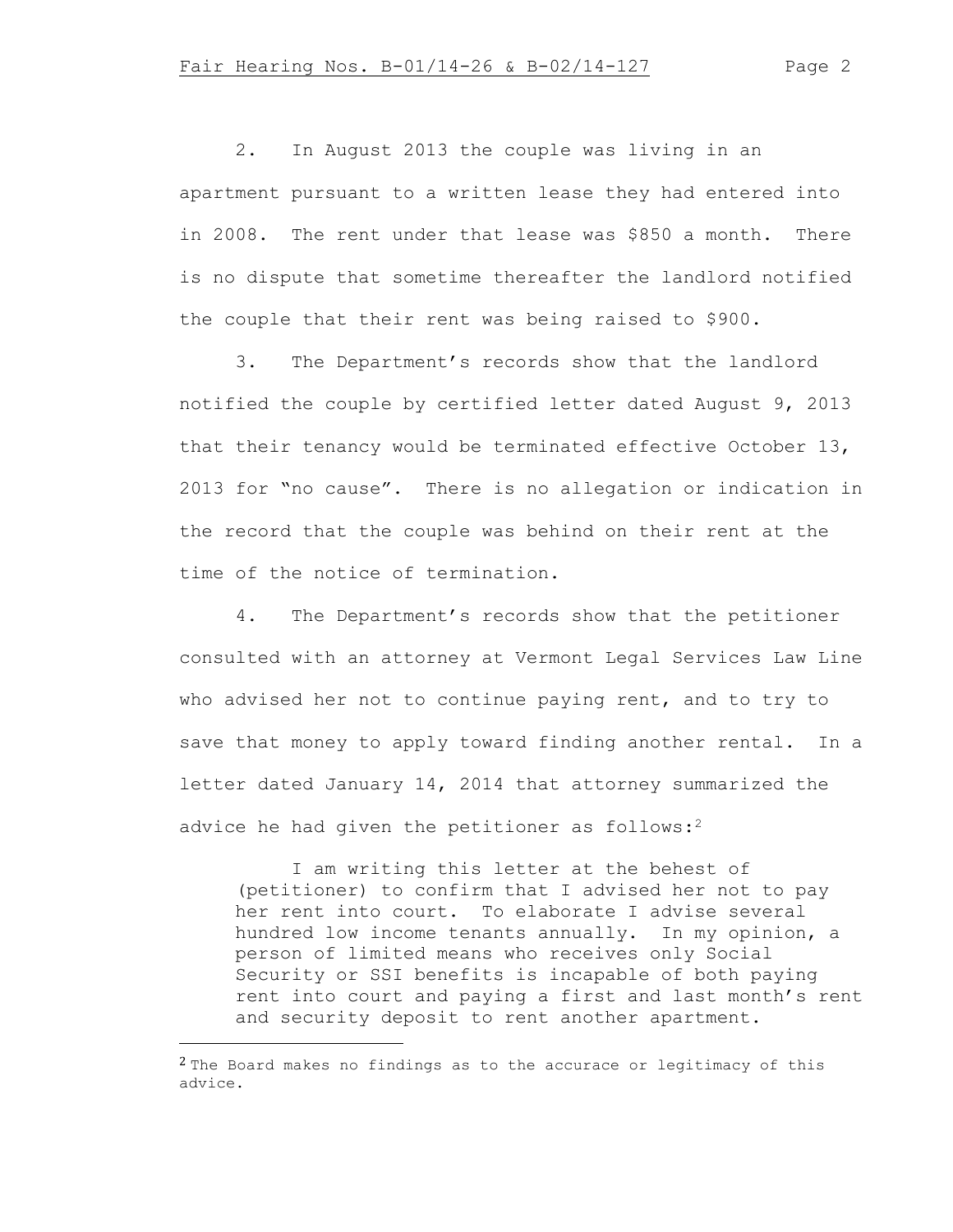It was clear from the circumstances surrounding (petitioner's) case that she was not able to avoid being evicted. All that her resources would permit was to pay rent into court until her merits hearing at which time possession would be granted to her landlord based on their no cause eviction. I advised her as I have many many limited income tenants that the best opportunity for her was to hold whatever money she could, not pay her rent into court and try to find a place to move by the time the writ was executed. Although I am sorry to hear she did not find an apartment, I am confident that my advice not to pay rent into court permitted the (petitioners) to retain some meager resources that they would not otherwise have had.

5. There is no issue that the couple was not able to secure alternative permanent housing in the weeks and months after their lease was terminated.

6. Court records obtained by the Department show that on October 16, 2013 the couple's landlord filed a complaint against them seeking a writ of possession and payment of back rent of \$1,700, which appears to be for the months of September and October 2013. The complaint included a motion to have the couple escrow a continuing rent obligation of \$850 a month into court. Court records indicate that on November 26, 2013 the court granted the landlord's motion to escrow rent.

7. There is no dispute that the petitioner and her husband did not make the escrow payments into court.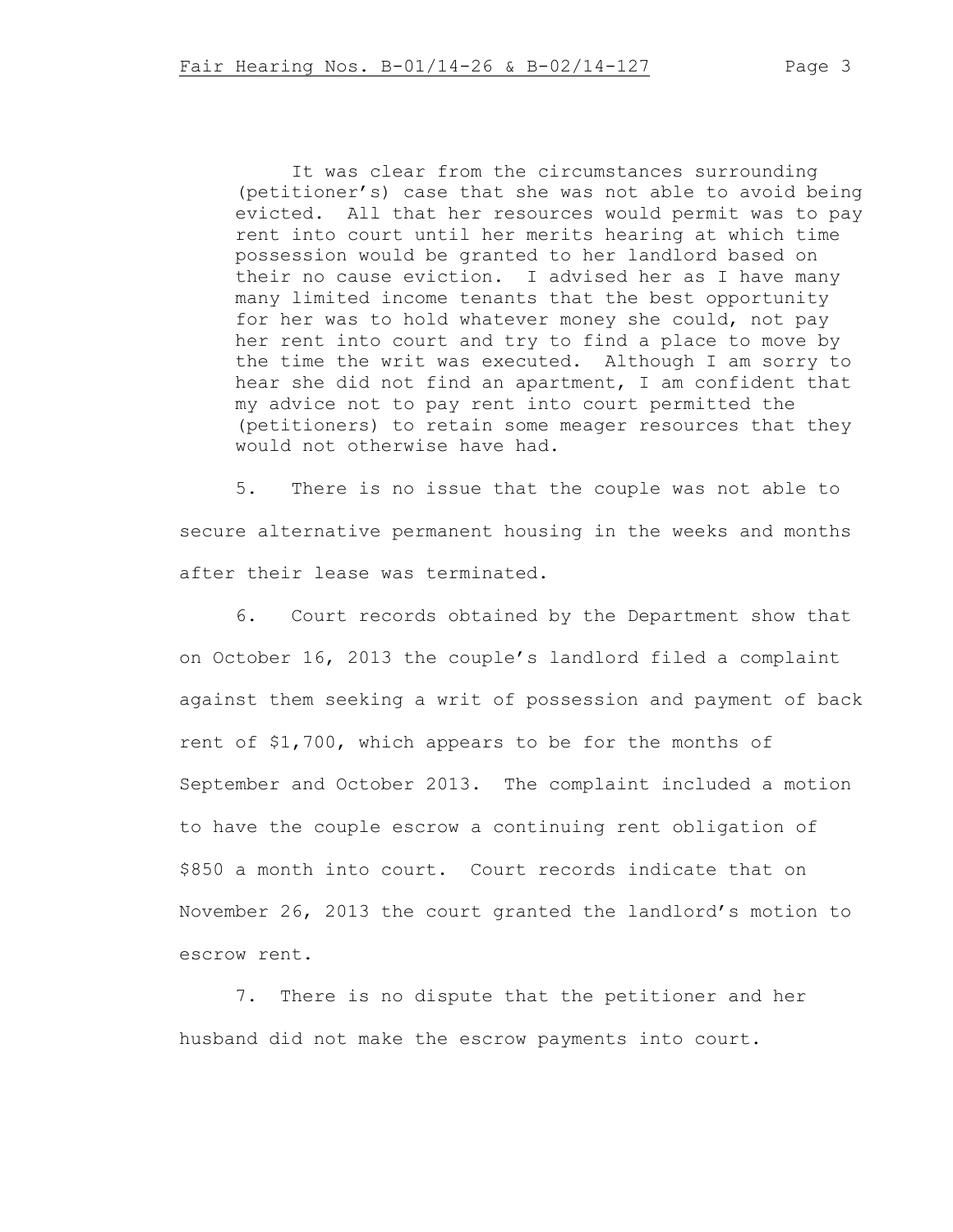8. The Department does not dispute that the couple left their apartment after being served with the eviction complaint, and that they used their money to pay for a motel room. There is no allegation or indication in the record that the couple did not diligently attempt to locate permanent housing during this time.

9. The record shows that the court issued a writ of possession to the landlord on December 23, 2013 due to the tenants' failure to have paid their rent into court.<sup>3</sup>

10. The record shows that the petitioner first applied for GA on January 10, 2014. She stated on her application that she and her husband had been living in a motel and paying \$55 a day (allegedly a reduced rate based on the petitioner's husband being a veteran). There is no dispute that the cost of this temporary housing from October 2013 through early January 2014 was roughly the same as the five months of rent they had not paid since August 2013. There is no dispute that they had run out of money when they applied for GA.

 $3$  The record also shows that on February 20, 2014, the Court issued a final Judgment Order against the petitioner and her husband for back rent and court costs.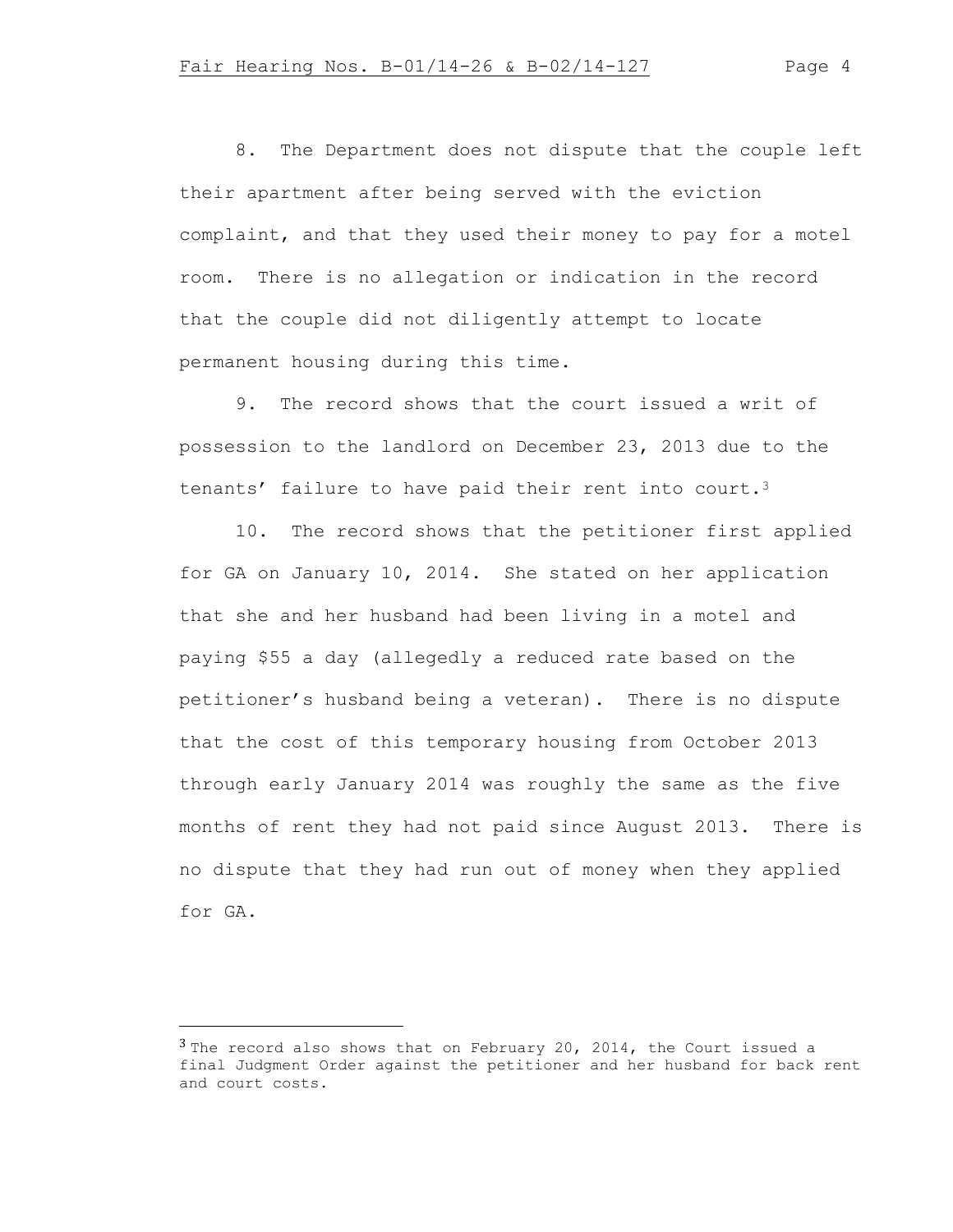11. The Department denied the petitioner's application for GA due to the petitioner having caused the loss of her last permanent housing by failing to pay her rent into court.

12. In an expedited ruling on January 10, 2014 the hearing officer ordered the Department to house the couple for four nights to allow them to verify that they had been advised by an attorney not to pay their rent into court.<sup>4</sup> A hearing was scheduled for January 16, 2014.

13. On January 14, 2014, the hearing officer extended his expedited ruling based on the petitioner's verification that they had acted on the advice of an attorney (see *supra*).

14. In an email dated January 15, 2014 the hearing officer advised the parties that he did not perceive any facts to be in dispute, and that there was no need for a hearing the next day. The hearing officer advised the Department that it could "submit proposed written findings of fact for the record with any further written argument; or it

<sup>4</sup> See GA Rule 2652.3.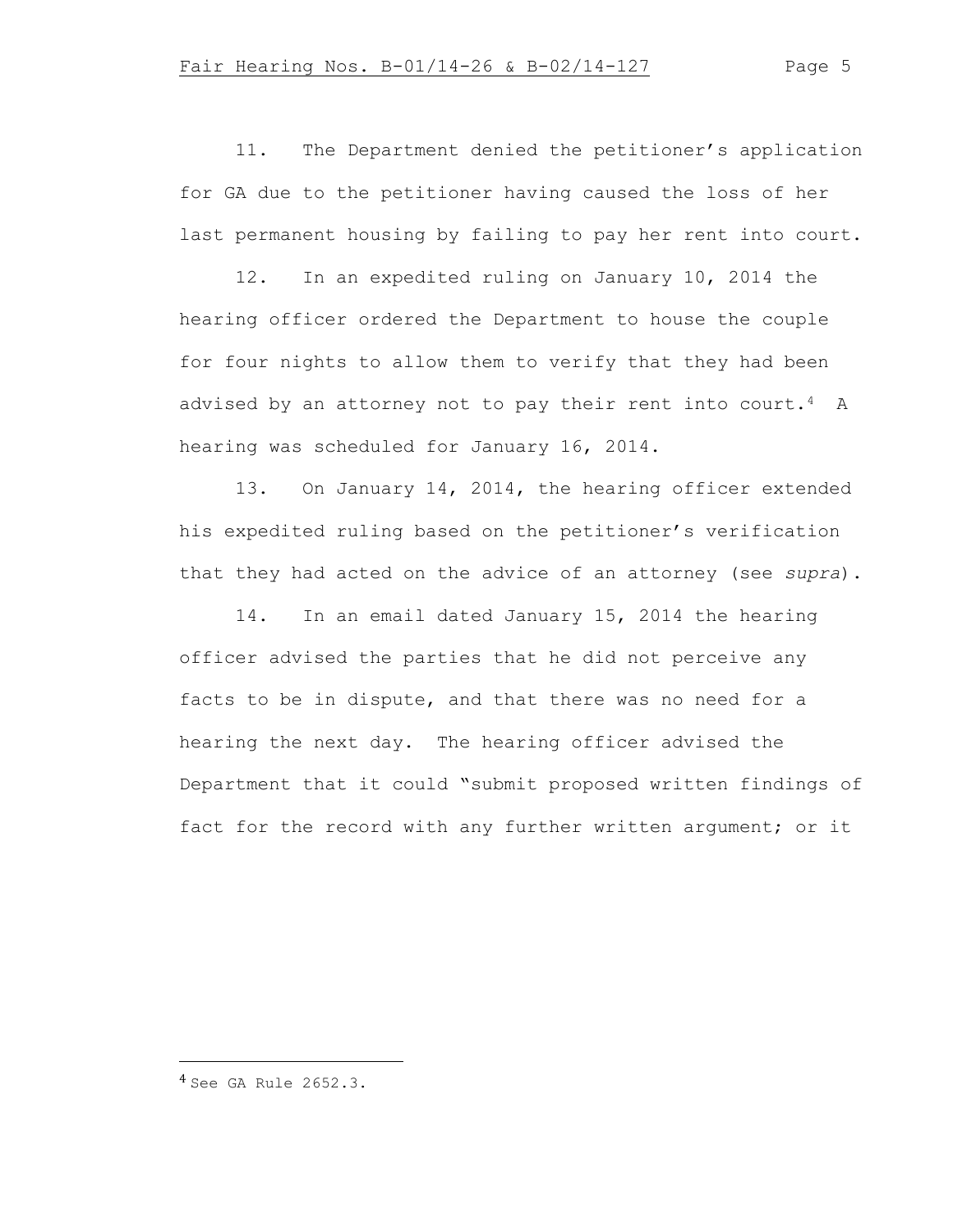can request . . . a recommendation to the board based on the record as it now stands."<sup>5</sup>

15. In a memo to the parties dated January 31, 2014 the hearing officer gave the Department a deadline of February 7, 2014 to submit any additional written filing.

16. On February 7, 2014 the Department filed a written argument reiterating the facts and arguments it had raised on January 15, 2014, and requesting an "actual hearing" (without identifying any disputed facts). In a subsequent email the petitioner requested until February 24, 2014 to file a written reply. The Department made no objection to this request.

17. On February 19, 2014, the Board received notice from the Department of another expedited appeal by the petitioner stating that the issue was whether the petitioner could be granted GA pursuant to a "catastrophic situation". The hearing officer responded to the parties with the following email:

My office informs me than an expedited appeal was called in today for these petitioners. Our information

<sup>&</sup>lt;sup>5</sup> It can be noted that at that time the Department did not have verification of the court proceedings against the petitioner, but there was no indication that the Department had ever questioned or disputed the petitioner's version of those court proceedings, and the record is clear that eventually the Department did obtain verification of the court proceedings described above.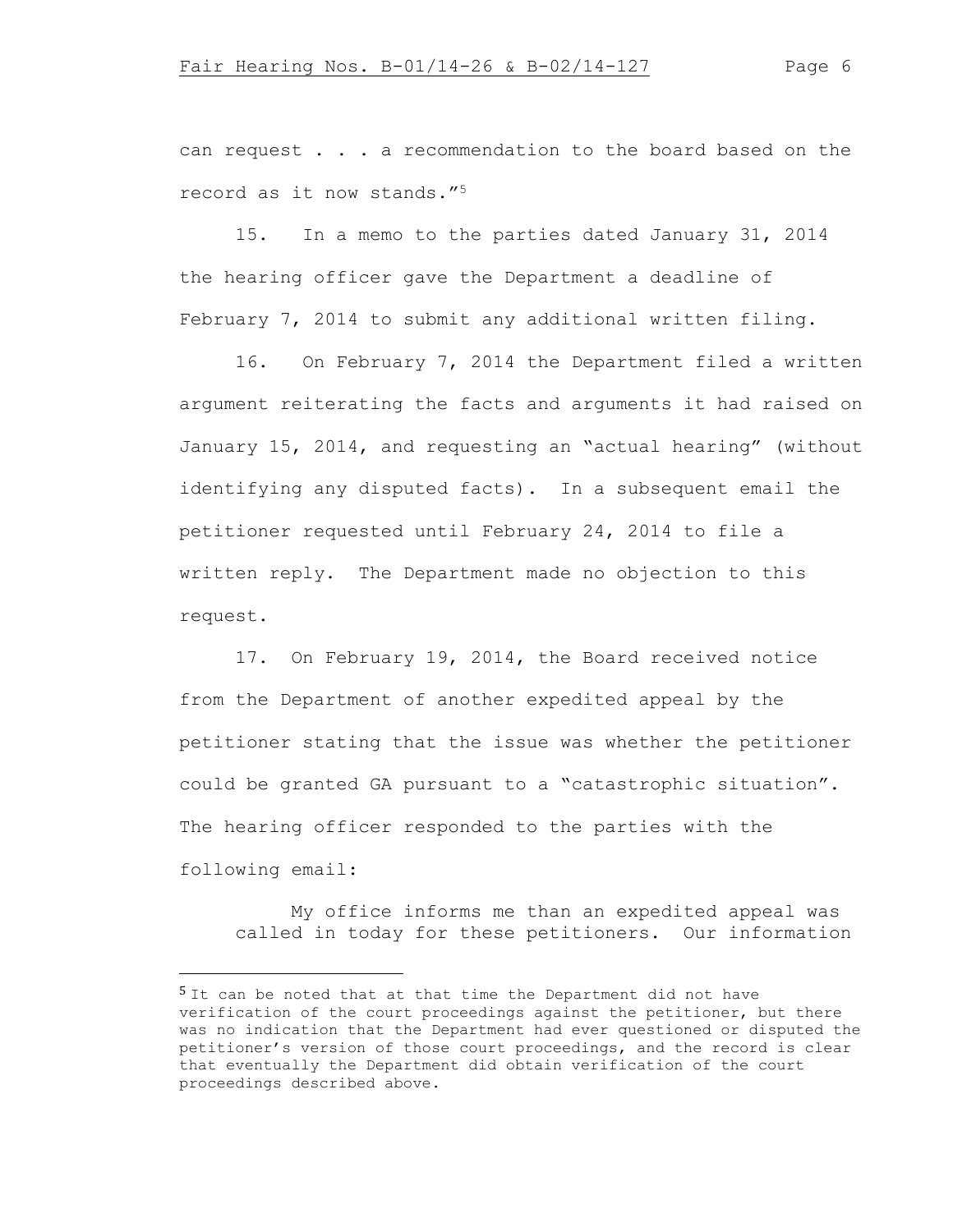is that they were granted GA for tonight under the CWE. It appears the petitioners allege that they were informed by the Department today that were it not for CWE they do not qualify under the regular temporary housing rules for the same reason that formed the basis of the Department's denials on January 10 and 14. Unless there are some new facts regarding their situation that were not available to the Department of January 14, and assuming that the petitioners are otherwise eligible, I do not see the point of another "expedited" hearing of the issue of "fault" . . . Further, my understanding of the status of the hearing held on Jan 14 is that the petitioners will be responding in writing by Feb. 24 to the Department's written argument filed on Feb. 7. If anything in the above in incorrect, please let me know.

The parties should confer with each other and let me know immediately if there is anything I need to resolve on an expedited basis at this time.

18. That same day the Department responded by email that it considered the petitioner's request for a hearing "premature" because she had been granted GA for one night under the cold weather exception (CWE). The hearing officer sent the parties the following response:

It appears to me at this time that the petitioners' latest request for an expedited hearing can be considered "premature" only as a technicality. My notes and recollection of the hearings on January 10 and 14 do not reflect whether my order was limited to 28 days, but even if it was, I do not see any distinction between 2652.2 and 2652.3 in terms of the grounds for my expedited order. If the Department feels there is a distinction (as opposed to a reargument of the factual basis of my 1/14 ruling), please identify it immediately in writing, or allow the petitioners to continue to receive GA on an expedited basis under the 84-day limit in 2652.2 as per my order of January 14. Upon the 2/21 expected receipt of the petitioners' written argument, I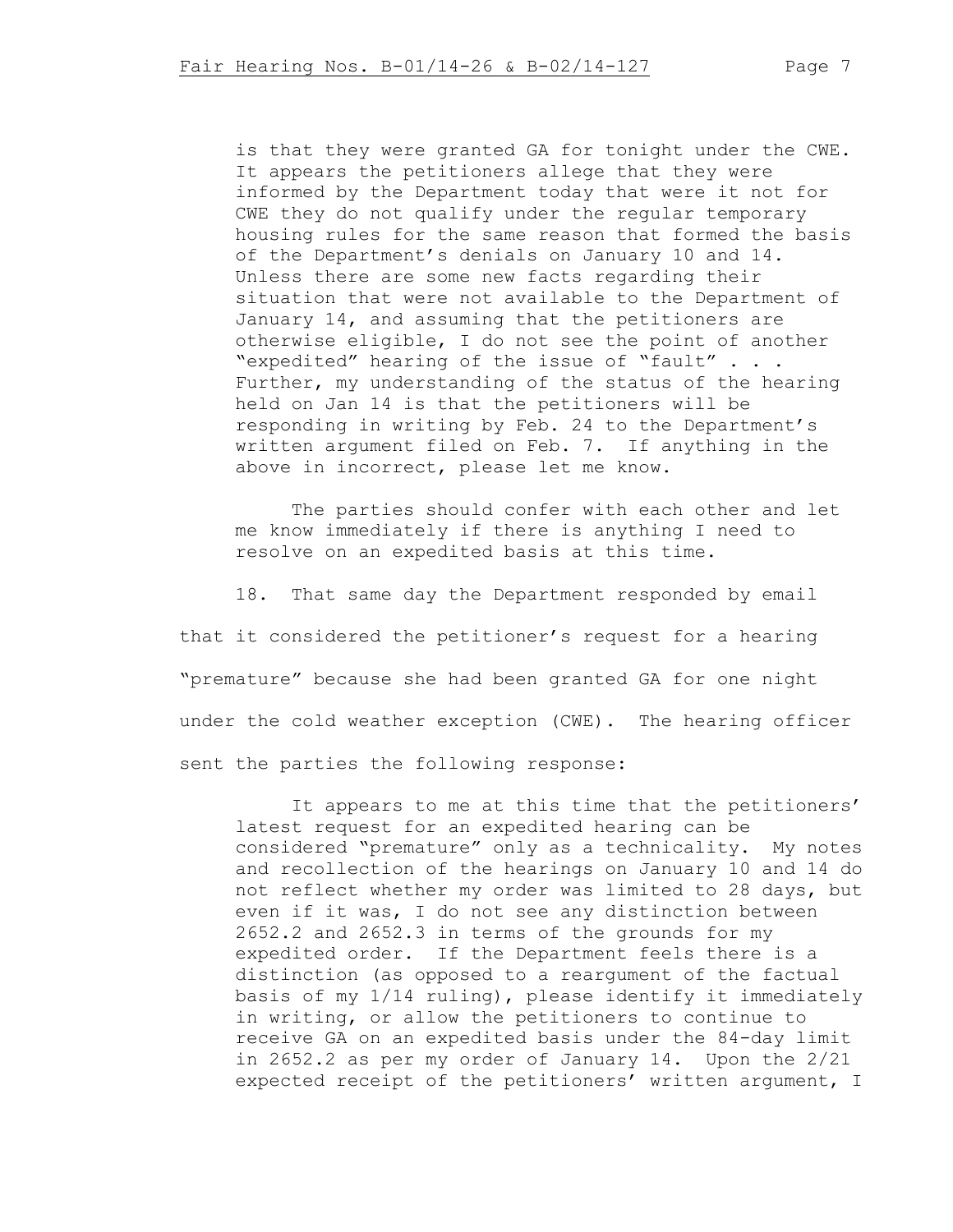will proceed either with a recommendation to the Board regarding my 1/10-1/14 rulings or schedule the matter for further hearing if I deem it necessary. Please let me know immediately if there is any need for further expedited relief in the meantime.

19. The petitioner filed a memorandum of law on February 21, 2014. On February 25, 2014 the Board notified the parties that the matter would be set for hearing on March 12, 2014.

20. At the scheduled hearing on March 12, 2014 the hearing officer informed the Department that in lieu of testimony he would deem stipulated and admitted the facts alleged by the Department as supported by its written records. The Department submitted its statement of facts, exhibits, and arguments on March 25, 2014. As noted above, the facts and exhibits submitted by the Department provided the sole basis for the foregoing findings of fact in this matter.

### ORDER

The Department's decision to deny the petitioner GA temporary housing assistance is reversed.

## REASONS

The General Assistance program provides a safety net in limited situations provided that funds are available. 33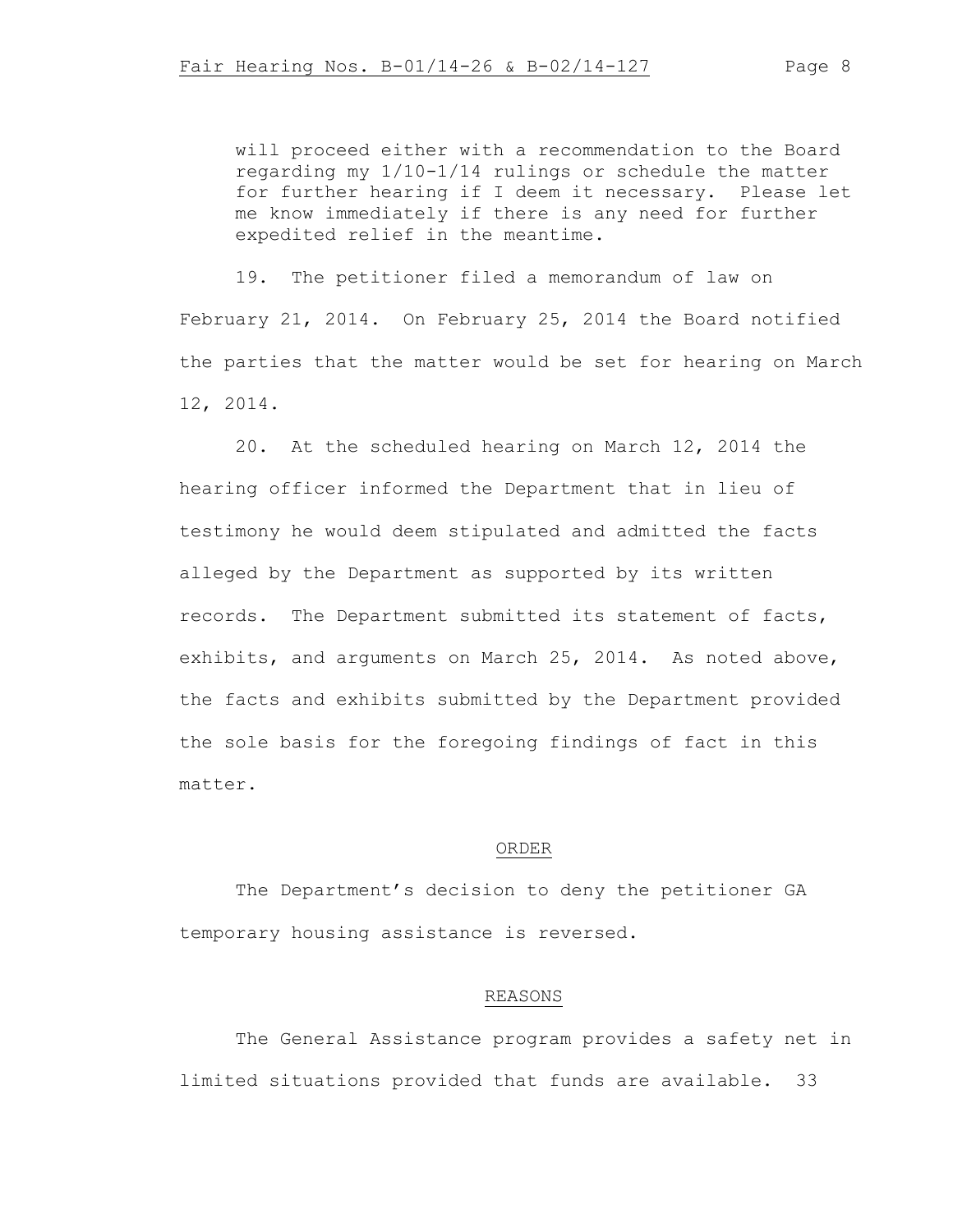V.S.A. § 2103. Under the regulations, temporary housing assistance up to a maximum of 84 days is available only to those who meet the criteria for "catastrophic" eligibility. W.A.M. § 2620 provides in part:

Applicants with an emergency need attributable to a catastrophic situation (rule 2621) may qualify for GA to address that need. . .

To qualify for such assistance, applicants must meet all of the following eligibility criteria:

A. They must have an emergency need attributable to a catastrophic situation, as defined in rule 2621.

B. They must have exhausted all available income and resources.

C. They must explore and pursue or have explored and pursued all alternatives for addressing the need, such as family, credit or loans, private or community resources, and private or government-sponsored health insurance. . .

Temporary housing assistance is described in W.A.M. §

2652.2 as follows:

Temporary housing is intended to provide short term shelter (84-day maximum) for applicants who are involuntarily without housing through circumstances they could not reasonably have avoided and for whom permanent housing or alternative arrangements are not immediately available. "Could not reasonably have avoided" is subject to the limitation in rule 2621 (D).

"Catastrophic Situation" as defined at W.A.M. § 2621(D)

includes the following: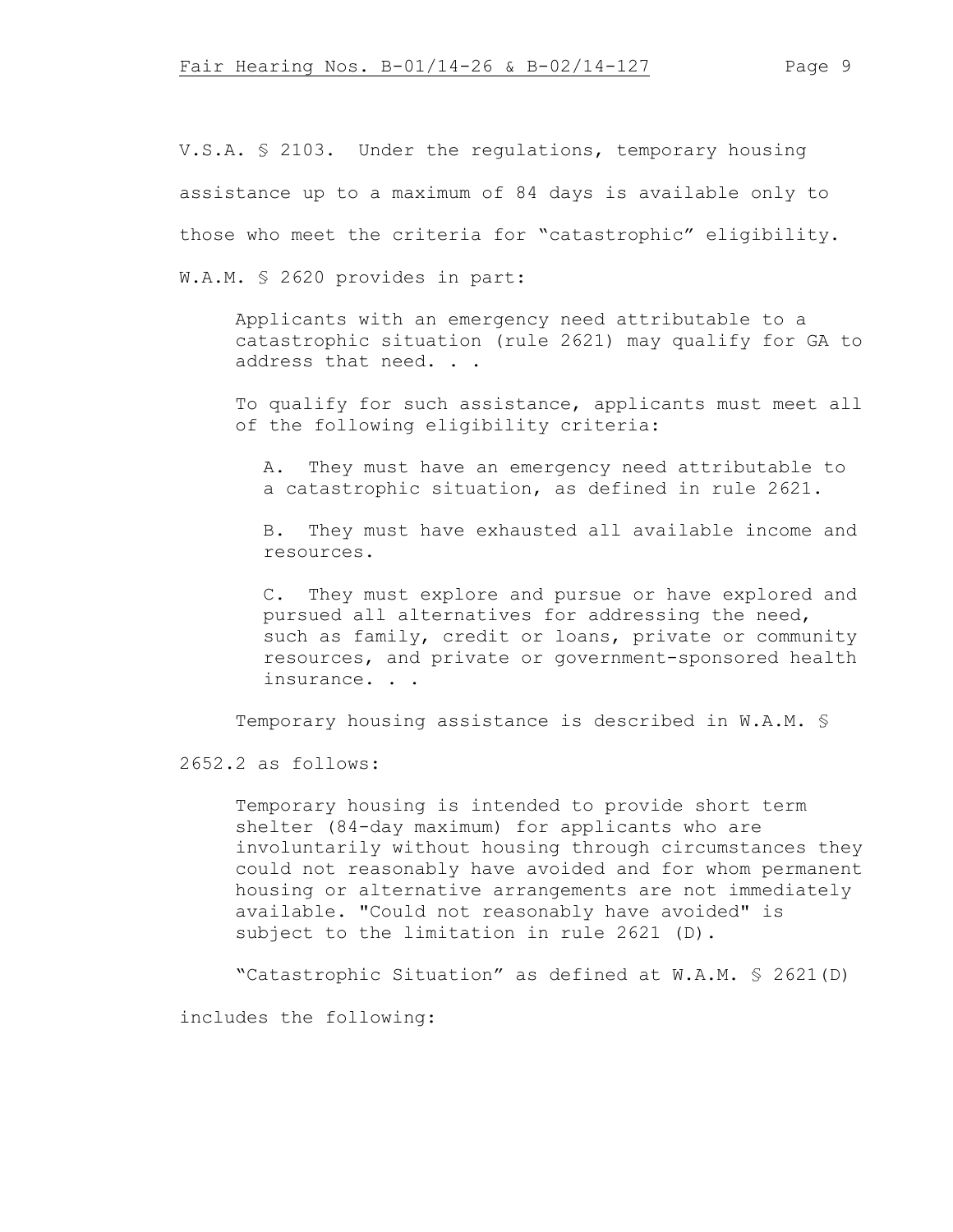A court ordered or constructive eviction, as defined at rule 2622, due to circumstances over which the applicant had no control.

A court-ordered eviction resulting from intentional, serious property damage caused by the applicant, other household members, or their guests; repeated instances of raucous and illegal behavior that seriously infringed on the rights of the landlord or other tenants of the landlord; or intentional and serious violation of a tenant agreement is not considered a catastrophic situation. Violation of a tenant agreement shall include nonpayment of rent if the tenant had sufficient income to pay the rent and did not use the income to cover other basic necessities or withhold rent pursuant to efforts to correct substandard housing.

The Board has noted that an essential underpinning of the above regulations is to determine whether an individual (adult) can be determined to be without fault regarding his or her homelessness. See e.g., Fair Hearing Nos. B-10/12- 635. In this case, there is no dispute that the petitioner applied for GA only after a writ of possession had been issued evicting her and her husband from their previous apartment. Nonetheless, the Department argues that their loss of housing should be considered to have been within their "control" under the above regulation because they did not pay their rent into escrow after the eviction complaint against them had been filed. This argument is faulty for several reasons.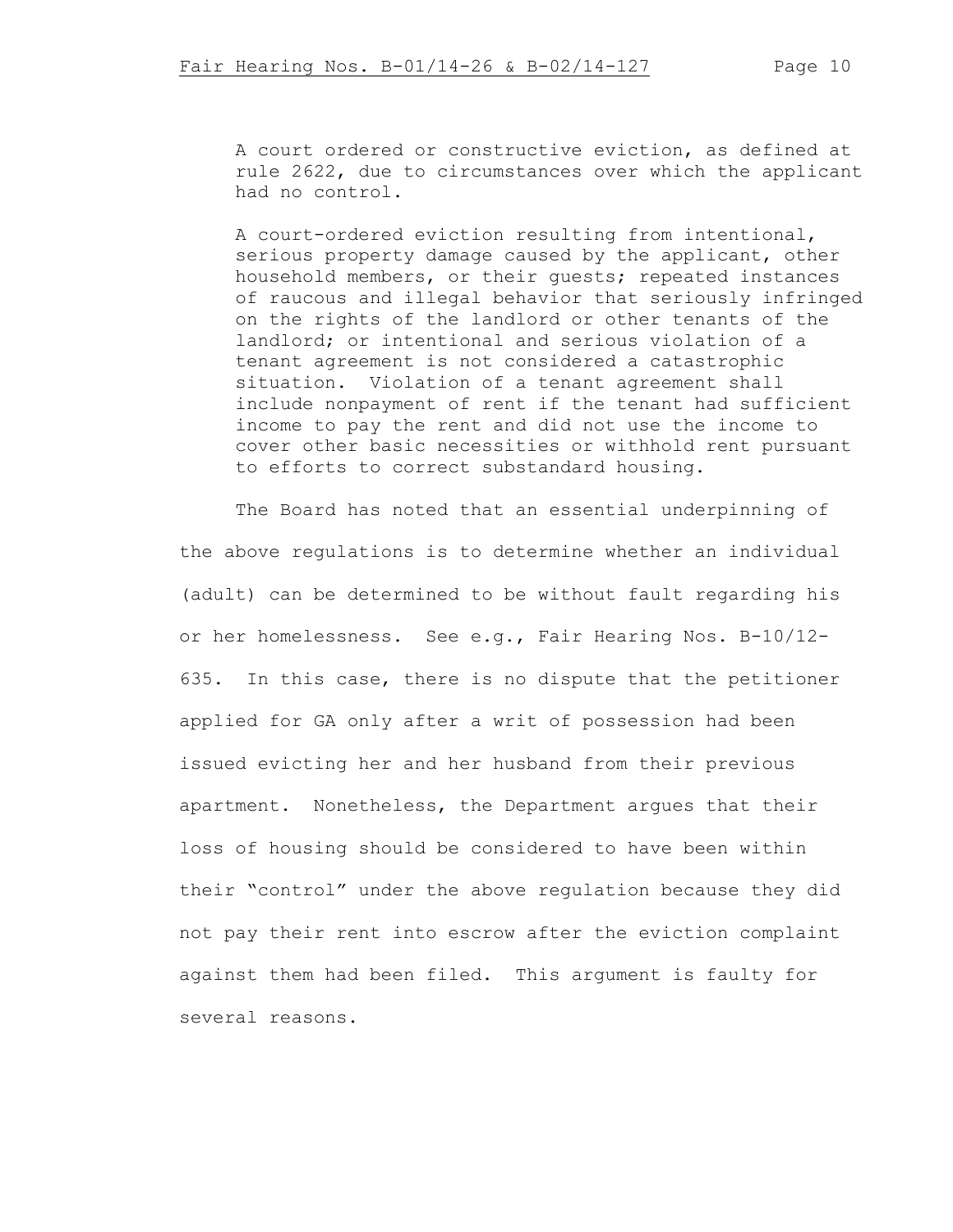First, the record is clear that the petitioner and her husband were served with an eviction notice in August 2013 that was for "no cause", even though their rent was current at that time. There is no question in this case that *whether or not the petitioner subsequently paid her rent into court*, she and her husband still would have been evicted. The worst that can be said is that they may have somewhat hastened the actual date of their inevitable eviction by not paying rent into escrow,  $6$  but it cannot fairly be said that their nonpayment of rent into court "caused" their eviction.

Moreover, the non-payment of rent into court and the timing of their eviction was inconsequential vis-à-vis their eligibility for GA. As noted above, the couple used virtually all the money they didn't pay into court to obtain temporary housing on their own for several months, *before they applied for GA*. Clearly, any rent that they might have paid into escrow during those months would not have been available for their temporary housing, and they would not have been in any different financial position if they had applied for GA after "delaying" their eviction by making escrow payments.

 $6$  The record shows a gap of less than two months between the court's issuance of the writ of possession and its final order (see footnote 2, *supra*).